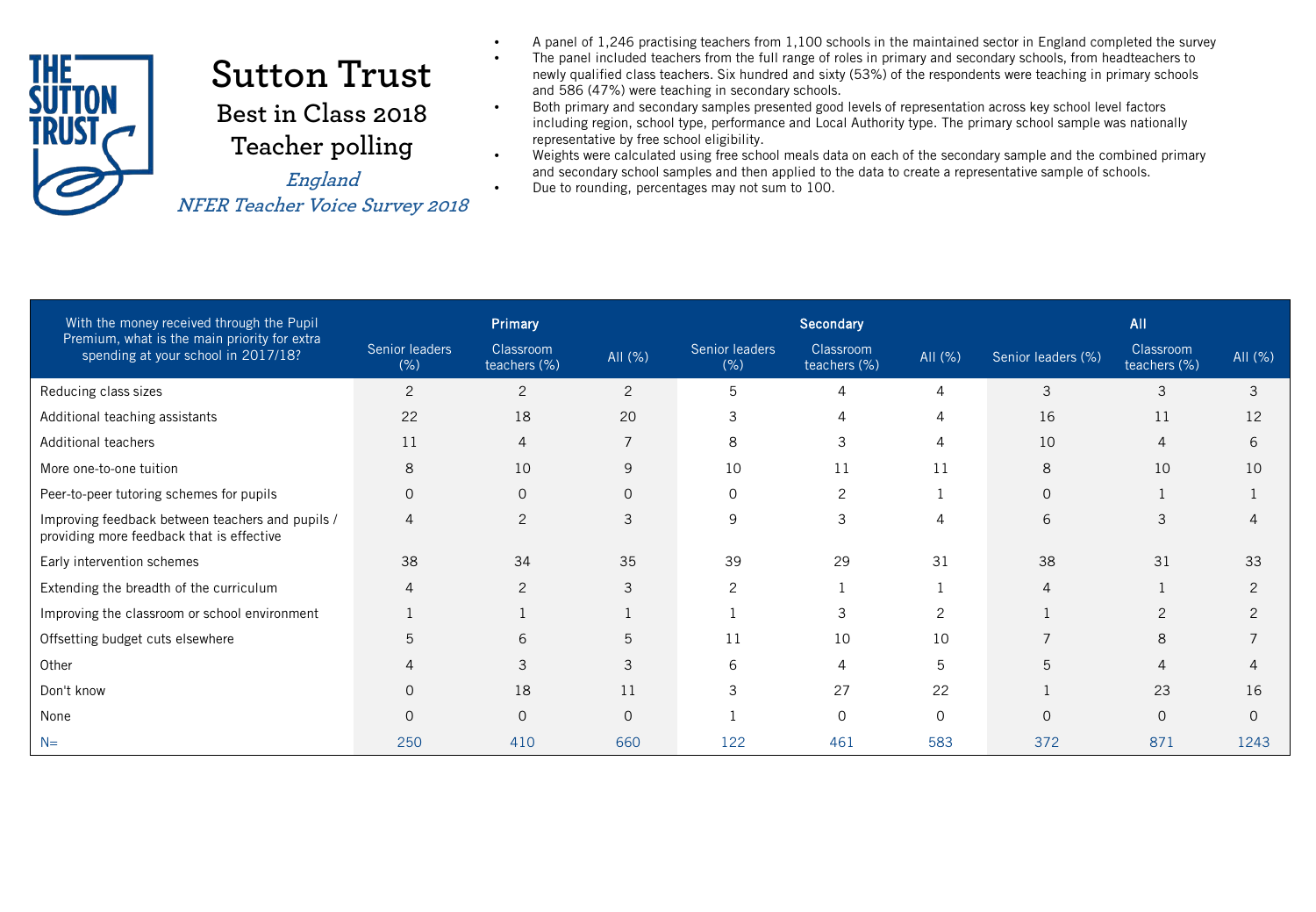| How does your school decide which                                                        |                        | Primary                   |         |                        | Secondary                 |         | <b>All</b>            |                           |         |  |
|------------------------------------------------------------------------------------------|------------------------|---------------------------|---------|------------------------|---------------------------|---------|-----------------------|---------------------------|---------|--|
| approaches and programmes to adopt to<br>improve pupil learning?                         | Senior leaders<br>(% ) | Classroom<br>teachers (%) | AII (%) | Senior leaders<br>(% ) | Classroom<br>teachers (%) | AII (%) | Senior leaders<br>(%) | Classroom<br>teachers (%) | AII (%) |  |
| Using past experience of what works                                                      | 84                     | 69                        | 75      | 75                     | 52                        | 57      | 81                    | 60                        | 66      |  |
| Considering research evidence on the<br>impact of different approaches and<br>programmes | 64                     | 45                        | 52      | 74                     | 44                        | 50      | 68                    | 45                        | 52      |  |
| Evaluating different approaches and<br>programmes then deciding which to adopt           | 56                     | 41                        | 47      | 64                     | 34                        | 41      | 58                    | 38                        | 44      |  |
| Considering which approaches and<br>programmes are the most cost effective               | 45                     | 42<br>48<br>32<br>40      |         |                        | 35                        | 46      | 35                    | 39                        |         |  |
| Reading the Sutton Trust/EEF toolkit                                                     | 56                     | 20                        | 34      | 63                     | 25                        | 33      | 59                    | 23                        | 34      |  |
| Learning from what works in other schools                                                | 67                     | 56                        | 60      | 63                     | 50                        | 53      | 66                    | 53                        | 57      |  |
| Consulting the school's governing body                                                   | 8                      | 9                         | 9       | 5                      | 8                         | 8       | $\overline{7}$        | 9                         | 8       |  |
| Consulting the Local Authority                                                           | 20                     | 15                        | 17      | 3                      | 6                         | 5       | 15                    | 10                        | 12      |  |
| Other                                                                                    | 2                      | 3                         | 3       | 3                      | 3                         | 3       | 3                     | 3                         | 3       |  |
| Don't know                                                                               | $\mathbf{O}$           | 8                         | 5       | $\mathbf 0$            | 20                        | 16      | $\mathbf 0$           | 14                        | 10      |  |
| $N=$                                                                                     | 250                    | 411                       | 661     | 122                    | 461                       | 583     | 372                   | 872                       | 1244    |  |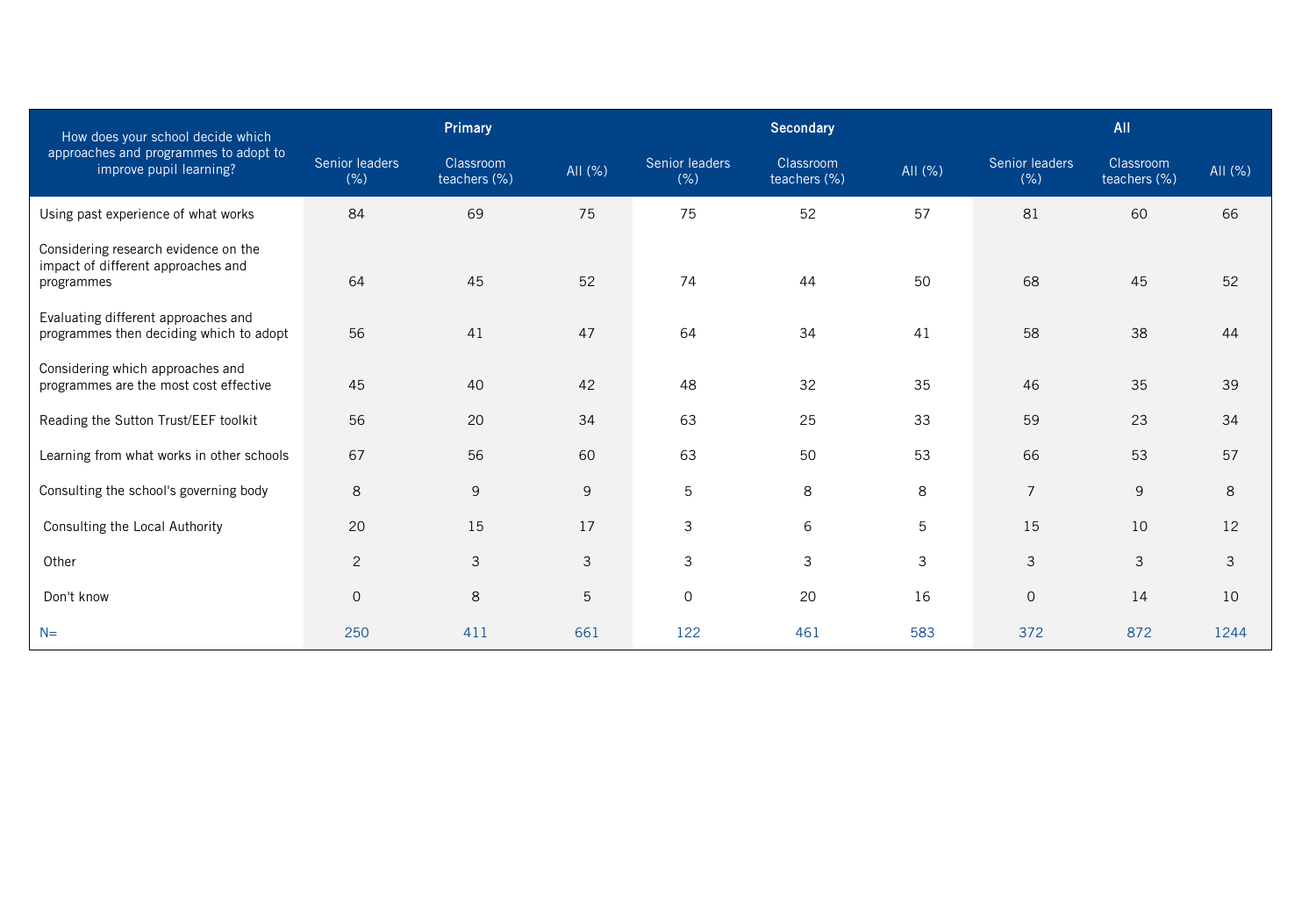| Has your school had to cut back                   |                                                      | Primary      |          |                        | Secondary                         |         | All                   |                           |         |  |  |
|---------------------------------------------------|------------------------------------------------------|--------------|----------|------------------------|-----------------------------------|---------|-----------------------|---------------------------|---------|--|--|
| on any of the following for<br>financial reasons? | Senior leaders<br>Classroom teachers<br>(% )<br>(% ) |              | AII (%)  | Senior leaders<br>(% ) | <b>Classroom teachers</b><br>(% ) | AII (%) | Senior leaders<br>(%) | Classroom<br>teachers (%) | All (%) |  |  |
| Teaching staff                                    | 24                                                   | 18           | 20       | 74                     | 58                                | 62      | 40                    | 39                        | 39      |  |  |
| Teaching assistants                               | 60                                                   | 59           | 59       | 74                     | 66                                | 68      | 65                    | 62                        | 63      |  |  |
| Support staff                                     | 32                                                   | 38           | 36       | 72                     | 65                                | 67      | 45                    | 52                        | 50      |  |  |
| Subject choices at GCSE                           | $\mathbf{O}$                                         | $\mathbf 0$  | $\Omega$ | 48                     | 46                                | 46      | 16                    | 24                        | 22      |  |  |
| Subject choices at A level                        | $\mathbf{0}$                                         | $\mathbf{O}$ | $\Omega$ | 43                     | 38                                | 39      | 15                    | 21                        | 19      |  |  |
| IT equipment                                      | 44                                                   | 32           | 37       | 61                     | 42                                | 46      | 50                    | 37                        | 41      |  |  |
| Trips and outings                                 | 46                                                   | 41           | 43       | 38                     | 47                                | 45      | 44                    | 44                        | 44      |  |  |
| Sport and other extracurricular<br>activities     | 20                                                   | 17           | 18       | 25                     | 20                                | 21      | 22                    | 19                        | 20      |  |  |
| Other                                             | 6                                                    | 12           | 10       | 5                      | 5                                 | 5       | 6                     | 8                         | 8       |  |  |
| $N=$                                              | 250                                                  | 411          | 661      | 122                    | 461                               | 583     | 372                   | 872                       | 1244    |  |  |

| Is pupil premium funding being                          |                        | <b>Primary</b>             |         |                        | Secondary                  |         | <b>All</b>             |                           |         |  |  |
|---------------------------------------------------------|------------------------|----------------------------|---------|------------------------|----------------------------|---------|------------------------|---------------------------|---------|--|--|
| used to plug gaps elsewhere in<br>your school's budget? | Senior leaders<br>(% ) | Classroom teachers<br>(% ) | All (%) | Senior leaders<br>(% ) | Classroom teachers<br>(% ) | AII (%) | Senior leaders<br>(% ) | Classroom<br>teachers (%) | All (%) |  |  |
| Yes                                                     | 34                     | 16                         | 23      | 35                     |                            | 21      | 34                     | 16                        | 22      |  |  |
| l No                                                    | 58                     | 33                         | 43      | 52                     | 21                         | 27      | 57                     | 27                        | 36      |  |  |
| l Don't know                                            |                        | 51                         | 34      | 13                     | 62                         | 52      | 9                      | 57                        | 42      |  |  |
| $N=$                                                    | 250                    | 411                        | 661     | 122                    | 461                        | 583     | 372                    | 872                       | 1244    |  |  |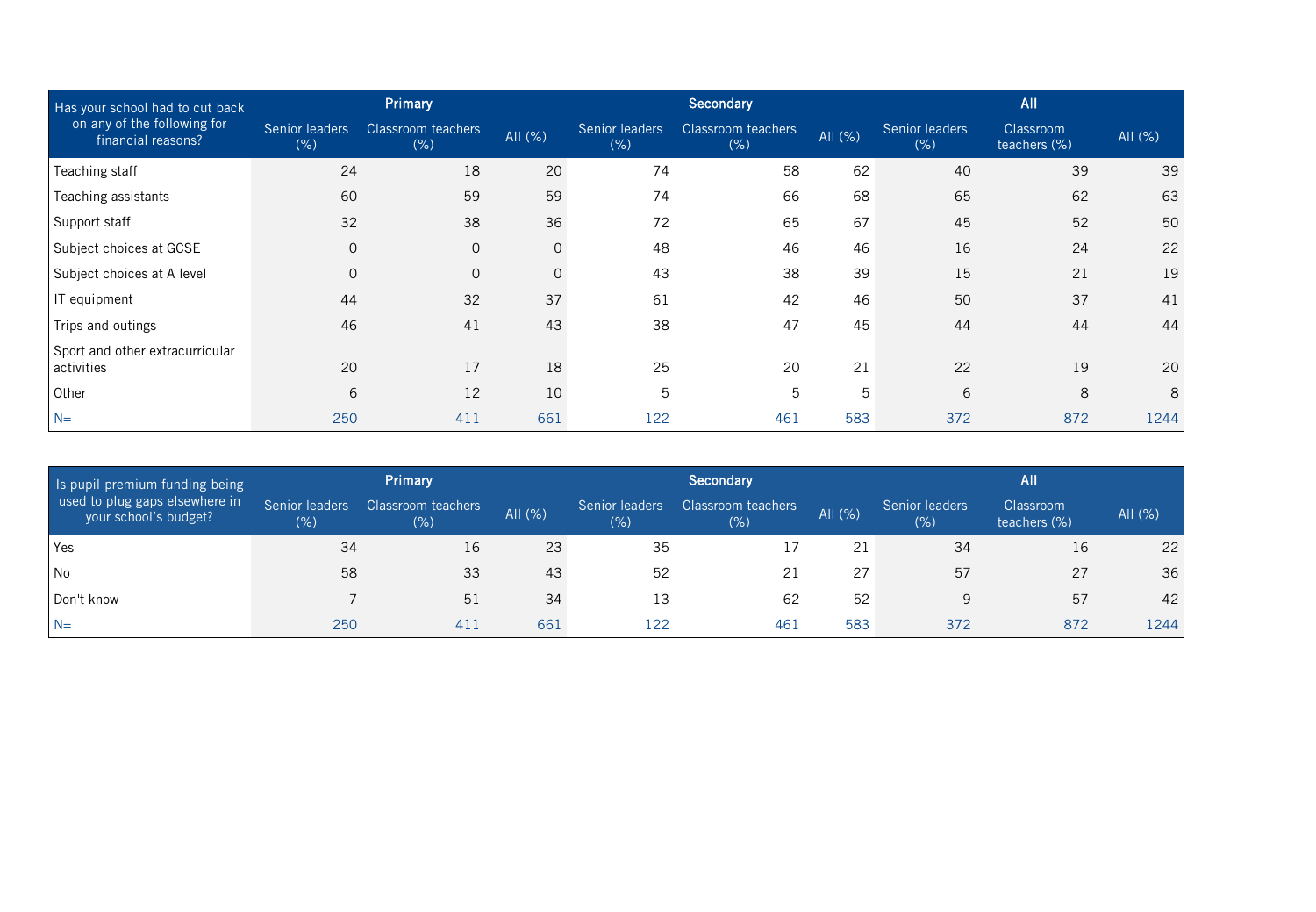|                                                                   | Academies                |                               |                |                           |                                      |            |                           |                                     |         | Non-Academies             |                               |                |                           |                               |                |                           |                              |             |  |
|-------------------------------------------------------------------|--------------------------|-------------------------------|----------------|---------------------------|--------------------------------------|------------|---------------------------|-------------------------------------|---------|---------------------------|-------------------------------|----------------|---------------------------|-------------------------------|----------------|---------------------------|------------------------------|-------------|--|
| What effect do you                                                |                          | Primary                       |                |                           | <b>Secondary</b>                     |            |                           | <b>All</b>                          |         |                           | Primary                       |                |                           | Secondary                     |                |                           | <b>All</b>                   |             |  |
| think the autonomy of<br>academy schools has<br>in the classroom? | Senior<br>leaders<br>(%) | Classroom<br>teachers<br>(% ) | All $(\%)$     | Senior<br>leaders<br>(% ) | Classroom<br><b>teachers</b><br>(% ) | All $(\%)$ | Senior<br>leaders<br>(% ) | <b>Classroom</b><br>teachers<br>(%) | AII (%) | Senior<br>leaders<br>(% ) | Classroom<br>teachers<br>(% ) | All (%)        | Senior<br>leaders<br>(% ) | Classroom<br>teachers<br>(% ) | All<br>(% )    | Senior<br>leaders<br>(% ) | Classroom<br>teachers<br>(%) | All<br>(% ) |  |
| No effect                                                         | 33                       | 18                            | 24             | 29                        | 23                                   | 24         | 30                        | 22                                  | 24      | 25                        | 10                            | 16             | 16                        | 14                            | 14             | 24                        | 11                           | 15          |  |
| A large negative effect                                           | 6                        | 17                            | 13             | 9                         | 18                                   | 16         | $\overline{7}$            | 18                                  | 15      | 16                        | 17                            | 17             | 18                        | 28                            | 26             | 16                        | 21                           | 19          |  |
| A small negative effect                                           | 11                       | 23                            | 19             | 11                        | 25                                   | 21         | 11                        | 25                                  | 21      | 14                        | 14                            | 14             | $\overline{7}$            | 12                            | 11             | 13                        | 13                           | 13          |  |
| A small beneficial<br>effect                                      | 31                       | 21                            | 25             | 34                        | 16                                   | 20         | 33                        | 18                                  | 22      | 8                         | $\overline{ }$                | $\overline{7}$ | 12                        | 6                             | $\overline{7}$ | 8                         | $\overline{ }$               |             |  |
| A large beneficial<br>effect                                      | 6                        | 3                             | $\overline{4}$ | 11                        | 3                                    | 5          | 9                         | 3                                   | 5       | 2                         | 0                             |                | 3                         |                               |                | 2                         | $\mathbf 0$                  |             |  |
| Don't know                                                        | 13                       | 16                            | 15             | 8                         | 15                                   | 14         | 10                        | 15                                  | 14      | 36                        | 51                            | 45             | 44                        | 40                            | 41             | 37                        | 48                           | 44          |  |
| $N=$                                                              | 54                       | 98                            | 152            | 89                        | 283                                  | 372        | 143                       | 381                                 | 524     | 195                       | 313                           | 508            | 33                        | 177                           | 210            | 228                       | 490                          | 718         |  |

|                                                                       |                          | Academies                    |            |                           |                           |             |                           |                                      |         |                                 | Non-Academies                |         |                          |                               |             |                                  |                               |             |
|-----------------------------------------------------------------------|--------------------------|------------------------------|------------|---------------------------|---------------------------|-------------|---------------------------|--------------------------------------|---------|---------------------------------|------------------------------|---------|--------------------------|-------------------------------|-------------|----------------------------------|-------------------------------|-------------|
| How do think this                                                     |                          | Primary                      |            |                           | <b>Secondary</b>          |             |                           | All                                  |         |                                 | Primary                      |         |                          | Secondary                     |             |                                  | All                           |             |
| autonomy is<br>beneficial?                                            | Senior<br>leaders<br>(%) | Classroom<br>teachers<br>(%) | All $(\%)$ | Senior<br>leaders<br>(% ) | Classroom<br>teachers (%) | AII<br>(% ) | Senior<br>leaders<br>(% ) | <b>Classroom</b><br>teachers<br>(% ) | All (%) | Senior<br><b>leaders</b><br>(%) | Classroom<br>teachers<br>(%) | All (%) | Senior<br>leaders<br>(%) | Classroom<br>teachers<br>(% ) | All<br>(% ) | Senior<br><b>leaders</b><br>(% ) | Classroom<br>teachers<br>(% ) | All<br>(% ) |
| More freedom to decide<br>the curriculum                              | 80                       | 58                           | 68         | 58                        | 55                        | 56          | 67                        | 56                                   | 61      | 61                              | 70                           | 66      | 100                      | 100                           | 65          | 74                               | 60                            | 66          |
| More freedom to decide<br>programmes and<br>approaches to learning    | 65                       | 33                           | 48         | 58                        | 48                        | 52          | 60                        | 45                                   | 51      | 33                              | 35                           | 34      | 60                       | 180                           | 71          | 43                               | 43                            | 43          |
| More control of<br>allocation of resources                            | 65                       | 54                           | 59         | 60                        | 54                        | 55          | 63                        | 54                                   | 57      | 67                              | 65                           | 66      | 60                       | 140                           | 59          | 65                               | 60                            | 62          |
| More collaboration with<br>other schools/ a wider<br>learning network | 60                       | 54                           | 57         | 48                        | 39                        | 43          | 53                        | 44                                   | 48      | 39                              | 52                           | 46      | 60                       | 60                            | 35          | 43                               | 40                            | 41          |
| More flexibility on<br>teacher pay                                    | 10                       | $\,8\,$                      | 9          | 5                         | 5                         | 5           | $\overline{7}$            | 6                                    | 6       | 22                              | 9                            | 15      | 40                       | 40                            | 29          | 30                               | 11                            | 17          |
| Freedom from local<br>bureaucracy                                     | 35                       | 21                           | 27         | 48                        | 21                        | 32          | 45                        | 23                                   | 32      | 56                              | 30                           | 41      | 100                      | 60                            | 47          | 70                               | 29                            | 45          |
| $N=$                                                                  | 20                       | 24                           | 44         | 40                        | 56                        | 96          | 60                        | 80                                   | 140     | 18                              | 23                           | 41      | 5                        | 12                            | 17          | 23                               | 35                            | 58          |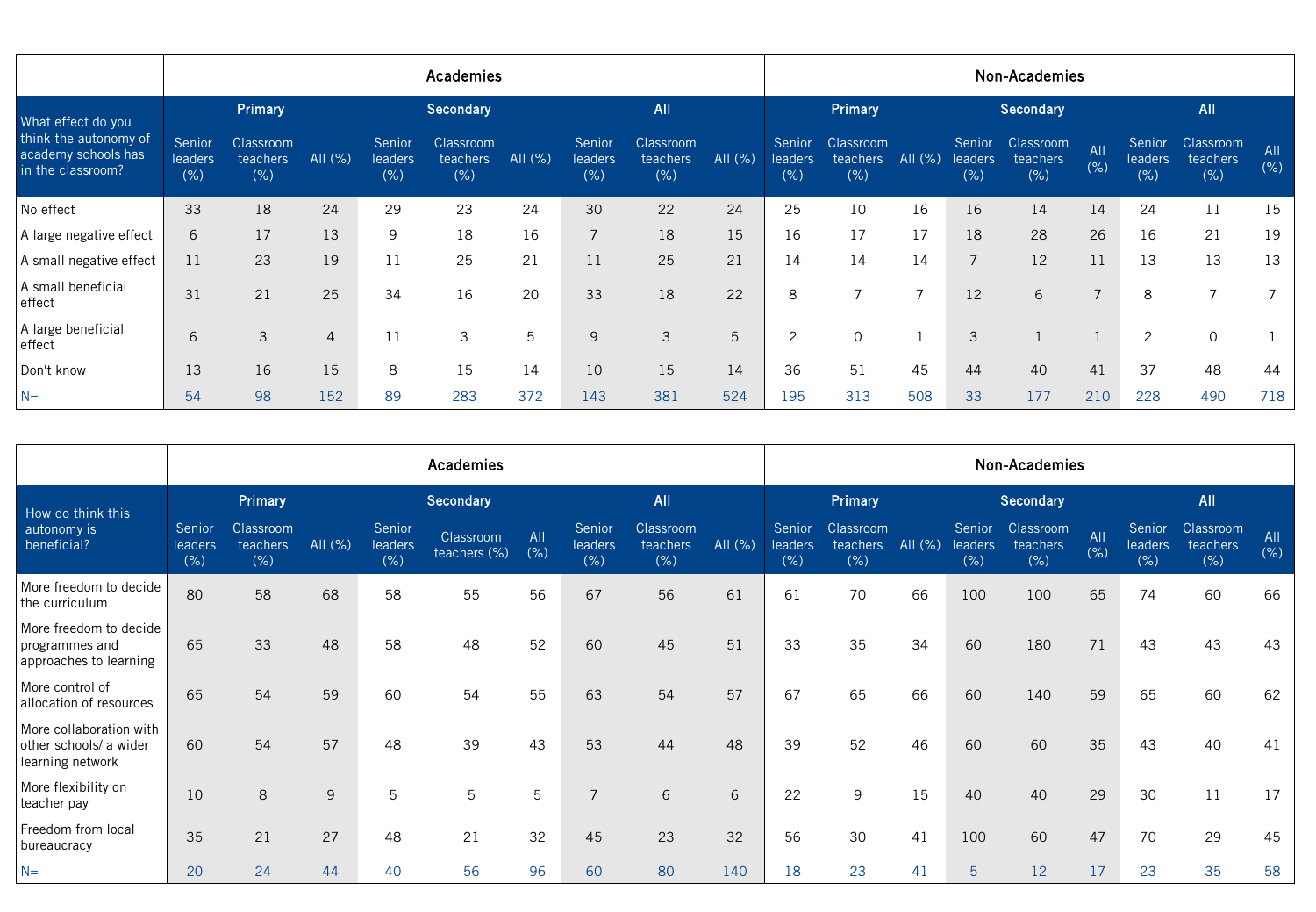

## **Sutton Trust Best in Class 2018 Teacher polling**

**United States YouGov Omnibus Survey 2018**

- The total sample size was 501 US public school teachers, of which 374 receive funding to help serve students from low-income households.
- The sample did not use quotas or weighting, and as such, is not nationally representative. Though the proportions of charter teachers and those receiving Title I funding closely resembled the national picture.
- Fieldwork was undertaken between 5th- 12th March 2018. The survey was carried out online.
- Due to rounding, percentages may not sum to 100.

| Which, if any, of the following statements<br>describe the methods your current school uses to<br>make decisions about what approaches and/ or<br>programs should be adopted to help improve<br>student learning? |     |
|-------------------------------------------------------------------------------------------------------------------------------------------------------------------------------------------------------------------|-----|
| Base: US Public School Teachers $N =$                                                                                                                                                                             | 501 |
| Using past experience of what has worked/works in<br>this school                                                                                                                                                  | 57% |
| Considering research evidence on the impact of<br>different approaches and programs                                                                                                                               | 55% |
| Considering which approaches and programs are<br>the most cost-effective                                                                                                                                          | 42% |
| Using information from the 'What Works<br>Clearinghouse'                                                                                                                                                          | 3%  |
| Gathering evidence what has worked/works in other<br>schools                                                                                                                                                      | 55% |
| Consulting the school board                                                                                                                                                                                       | 26% |
| Conducting a formal evaluation after implementing<br>a program                                                                                                                                                    | 31% |
| Other                                                                                                                                                                                                             | 5%  |
| Don't know                                                                                                                                                                                                        | 15% |

Thinking about the funding received by your school to serve students from low-income households during the 2017-18 school year ...Which ONE, if any, of the following would you say is the main priority for this funding in your school?

| Base: US public school Teachers who receive funding to help serve<br>students from low-income households $N =$ | 374   |
|----------------------------------------------------------------------------------------------------------------|-------|
| Reducing class sizes                                                                                           | 8%    |
| Hiring additional teaching assistants                                                                          | 5%    |
| Hiring additional teachers                                                                                     | 9%    |
| Providing more one-to-one teaching opportunities for underachieving<br>students from low income households     | 12%   |
| Establishing peer-to-peer tutoring programs for pupils from low income<br>households                           | 1%    |
| Improving feedback between teachers and pupils ( <i>i.e.</i> , providing more<br>feedback that is effective)   | $1\%$ |
| Enacting early interventions                                                                                   | 22%   |
| Extending the breadth of the curriculum                                                                        | 6%    |
| Improving the physical classroom and/or school environment                                                     | 5%    |
| Offsetting budget cuts elsewhere                                                                               | 11%   |
| Other                                                                                                          | 4%    |
| Don't know                                                                                                     | 17%   |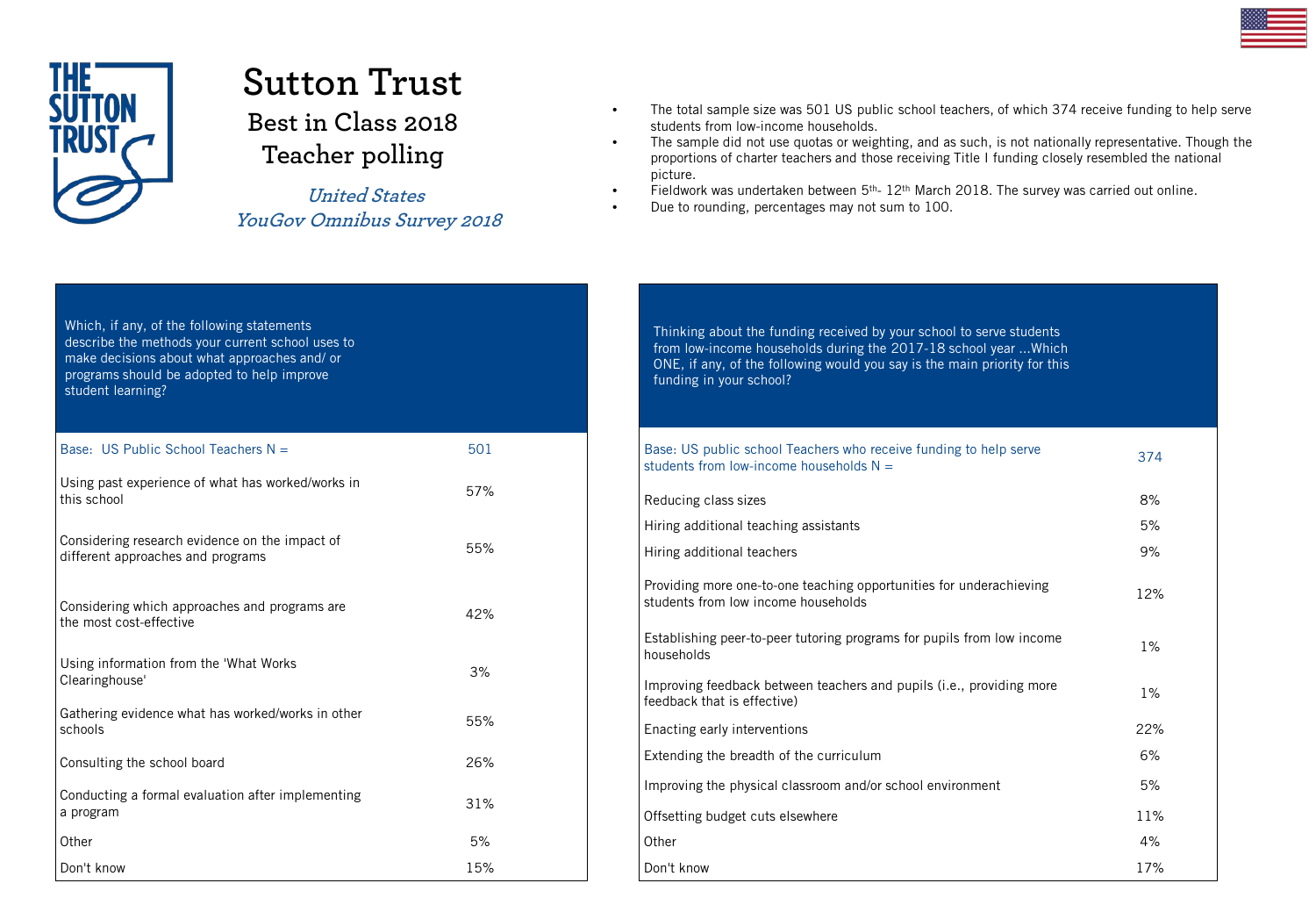To what extent, if at all, would you say this low-income funding allows your school to do each of the following? Target resources to raise the performance of low-income students

| Base: US Public School Teachers who receive funding to<br>help serve students from low-income households $N =$ | 374 |
|----------------------------------------------------------------------------------------------------------------|-----|
| A great deal                                                                                                   | 26% |
| A fair amount                                                                                                  | 44% |
| Not very much                                                                                                  | 15% |
| Not at all                                                                                                     | 4%  |
| Don't know                                                                                                     | 11% |

To what extent, if at all, would you say this low-income funding allows your school to do each of the following? - Target resources to raise the performance for those students that are underperforming, regardless of background

| Base: US Public School Teachers who receive funding to help serve<br>students from low-income households $N =$ | 374 |
|----------------------------------------------------------------------------------------------------------------|-----|
| A great deal                                                                                                   | 32% |
| A fair amount                                                                                                  | 38% |
| Not very much                                                                                                  | 16% |
| Not at all                                                                                                     | 4%  |
| Don't know                                                                                                     | 10% |

| To what extent, if at all, would you say this low-<br>income funding allows your school to do each of<br>the following? - Target resources to raise<br>performance for all students |     |
|-------------------------------------------------------------------------------------------------------------------------------------------------------------------------------------|-----|
| Base: US Public School Teachers who receive<br>funding to help serve students from low-income<br>households $N =$                                                                   | 374 |
| A great deal                                                                                                                                                                        | 24% |
| A fair amount                                                                                                                                                                       | 40% |
| Not very much                                                                                                                                                                       | 21% |
| Not at all                                                                                                                                                                          | 5%  |
| Don't know                                                                                                                                                                          | 10% |

Charter schools are publicly funded independent schools, they operate with freedom from some of the regulations that are imposed upon district schools. What effect, if any, do you think the autonomy (i.e., self-government) of Charter schools has on the dayto-day experience of teachers in the classroom?

| Base: US Public School Teachers $N =$ | 501 |
|---------------------------------------|-----|
| A large positive effect               | 11% |
| A small positive effect               | 14% |
| Neither a positive or negative effect | 20% |
| A small negative effect               | 10% |
| A large negative effect               | 26% |
| Don't know                            | 19% |
| Net: Positive effect                  | 25% |
| Net: Negative effect                  | 36% |